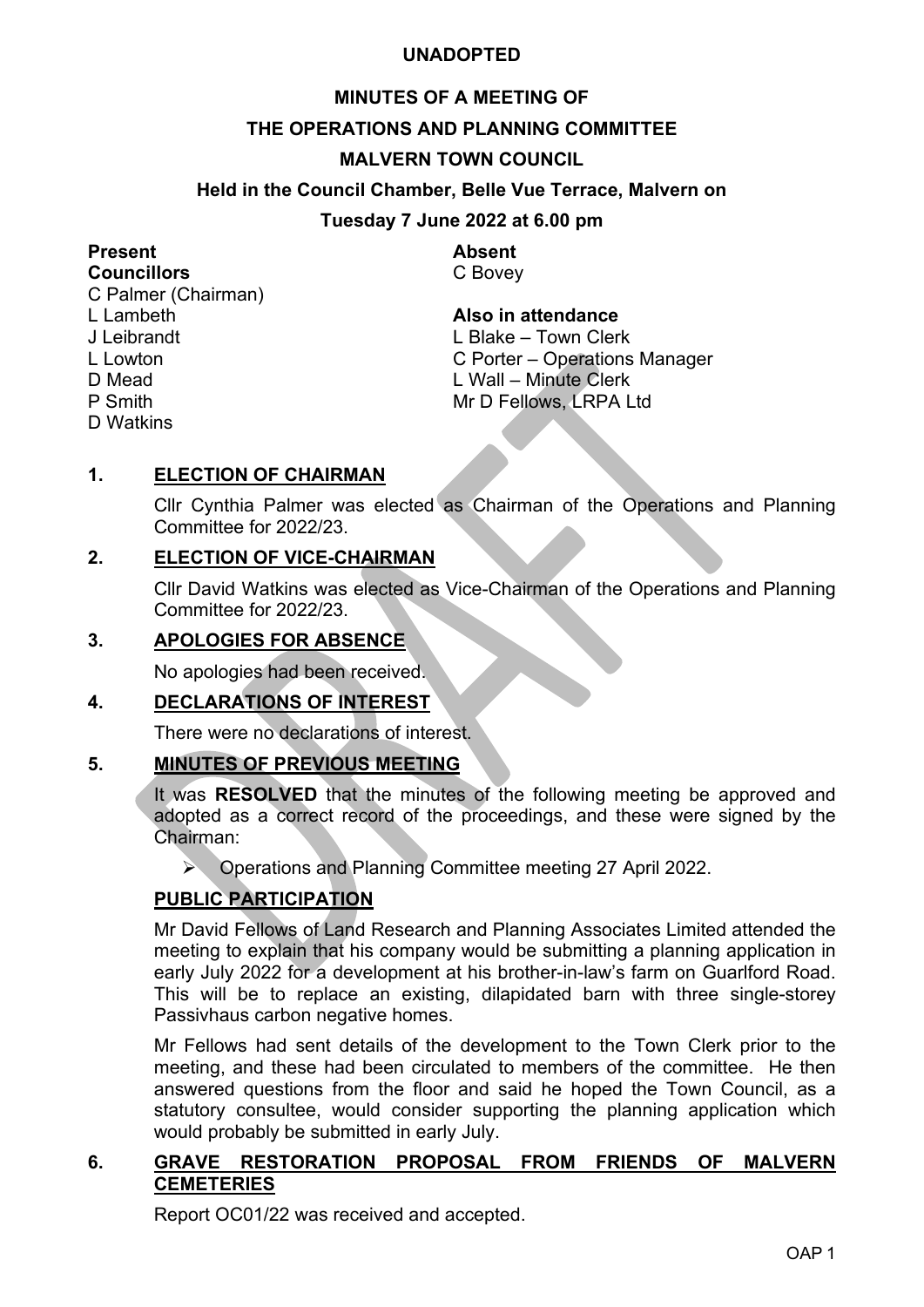#### **UNADOPTED**

The Town Clerk explained that a representative from the Friends of Malvern's Cemeteries had written to the Council requesting the following:

- Support for the Civic Society to commission a Caring for God's Acre survey and production of a site management brief
- Permission to restore six graves within the cemetery and endorsement to list five graves

Committee **AGREED** to reject the proposal for a survey and associated site management brief. The Town Council owns and manages Great Malvern Cemetery and therefore this is not required nor welcomed.

Committee acknowledged the value of the proposal for grave restoration and that the works would be funded by the Civic Society; however, there were concerns over the lack of detail in the proposal.

It was **AGREED** that Friends of Malvern's Cemeteries should be invited to resubmit their proposals with the following details:

- What are the exact locations of the graves?
- Details of the restoration works to take place
- Would access be required to the grave following restoration?

Proof must also be provided that reasonable efforts have been made to locate the grave owner and secure their permission for works.

It was further **AGREED** that no endorsement would be given to list graves as this was both unnecessary and restrictive.

### **7. ROSEBANK GARDENS**

The Town Clerk gave an update on various items in Rosebank Gardens:

- Land slippage legal advice has been sought.
- Bus shelter recent damage to the stanchions caused by an unknown vehicle now needs to be repaired alongside the ongoing restoration works and will be the subject of an insurance claim.
- Obelisk the new obelisk surrounded by Queen Elizabeth roses, in celebration of the Platinum Jubilee, has been unveiled by the Mayor. Cllr Peter Smith was thanked for organising this new feature which sits at the entrance to the gardens.

## **8. WORK PROGRAMME AND OPERATIONS UPDATE**

Report OC02/22 was received and accepted.

The new programme for the year 2022/23 showed all projects planned for the year. The road through the cemetery has been much improved by the new tarmac, hanging baskets are being put up throughout the town and summer bedding has been planted out. It was noted that this year, there had been a particularly high demand for hanging baskets from traders. Malvern in Bloom judging day is Friday 22 July, the same day as the Queen's Baton Relay comes through Malvern.

# **9. TOWN COUNCIL EVENTS**

Platinum Jubilee - The Town Clerk reported that the event in Priory Park had been very well attended despite the wet and cold weather. The craft workshop was busy, nearly all the cakes provided were eaten and the bands were well received.